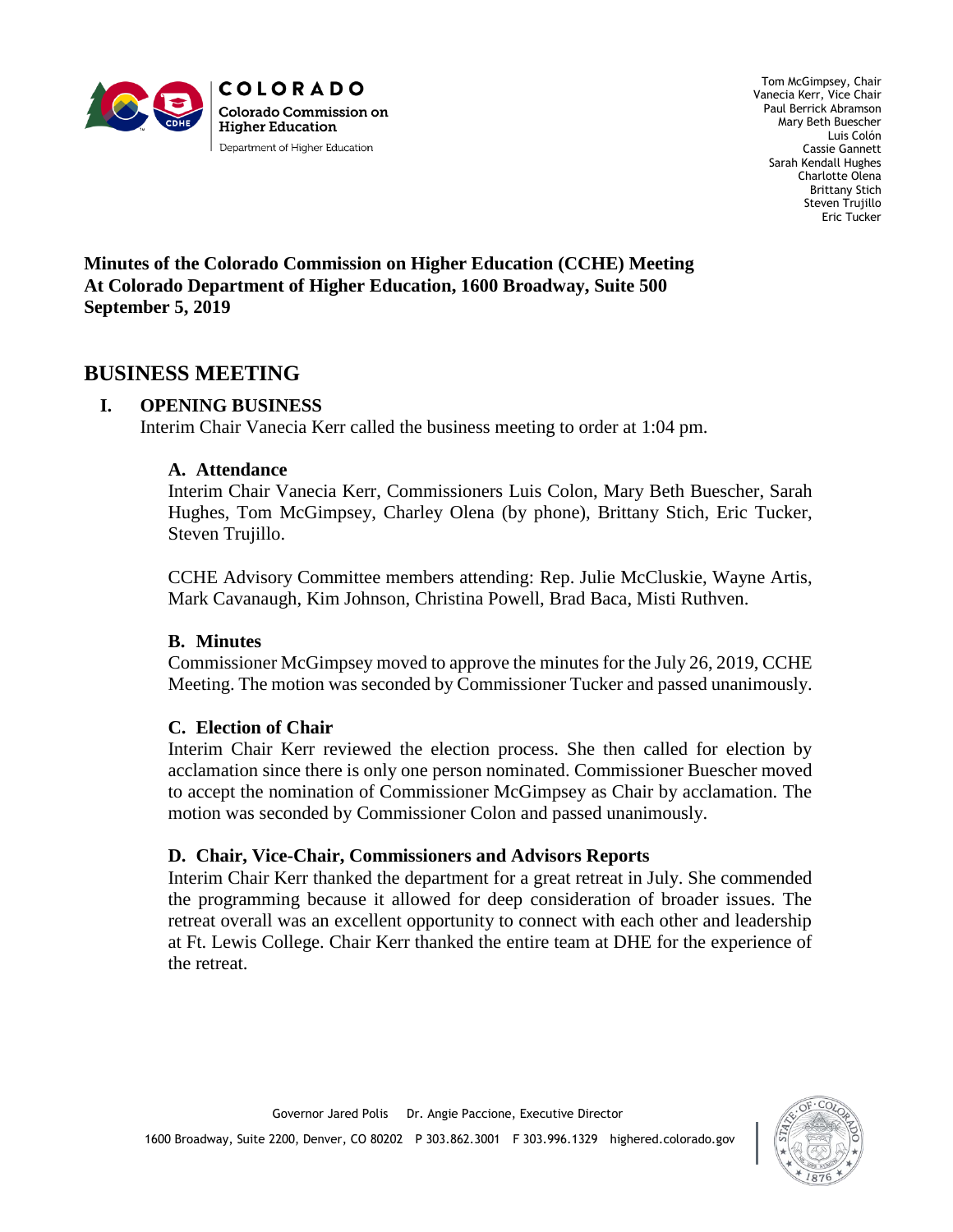Chair Kerr read proclamations for outgoing Commissioners Fagan and Babbs. She thanked both for their service to the state and commitment to higher education. Chair Kerr then presented Commissioner Colon with a plaque commemorating his time as chair of the commission.

Commissioner Hughes reported on her participation in the Aspen Institute State Education Leaders Retreat in August. The Aspen Institute pulled together key states where there is a change in leadership at the governor's level, and that included Wisconsin, Tennessee, Ohio, Illinois, and Colorado. The goal and purpose of the conference was to put together their representatives to focus on pre-K, preschool through higher ed, to help build alignment and consistency in goals and refocus higher education. It was unbelievably successful in creating some opportunity for entities in state to break bread and to learn from one another. Colorado's contingent had a cohesion that was noticeable and palpable from the get-go, and so for us, it was not pretending to continue to strengthen those bonds but, more importantly, learn from others in the room, Commissioner Hughes said.

Commissioner McGimpsey reported that he is actively working with Dr. Paccione and the Bureau of Indian Affairs regarding a tribal consultant or consultancy agreement. He welcomed any thoughts or ideas commissioners might have on this work.

Commissioner Buescher reported that she participated in a meeting at Colorado Northwestern Community College with Chancellor Joe Garcia, Rick Garcia, Department of Local Affairs, Joe Barela, Department of Labor, and Betsy Markey, Office of Economic Development and International Trade. Senator Rankin had previously helped determine eight priorities for Craig that provided a solid starting point for discussions between leaders from both communities. There was a discussion about aligning the programming at the college more with the community needs. To address some of the concerns of Craig, they have appointed a new vice president, John Anderson, who is solely for the Craig campus, so there is somebody there every day to make decisions.

#### **Fiscal Affairs & Audit Committee** –

Commissioner Colon reported as Interim Chair for the Fiscal Affairs and Audit Committee. The committee met on August 23 and discussed several topics. First and foremost was the prioritization of capital project requests both on the construction site as well as on the IT side. There were some minor changes in the prioritization of projects as they had seen before. The committee also discussed another item on today's agenda, the MSU Denver cash fund supplemental request. They talked briefly about the funding allocation formula, but not much changed as they were waiting for feedback from the governor's office.

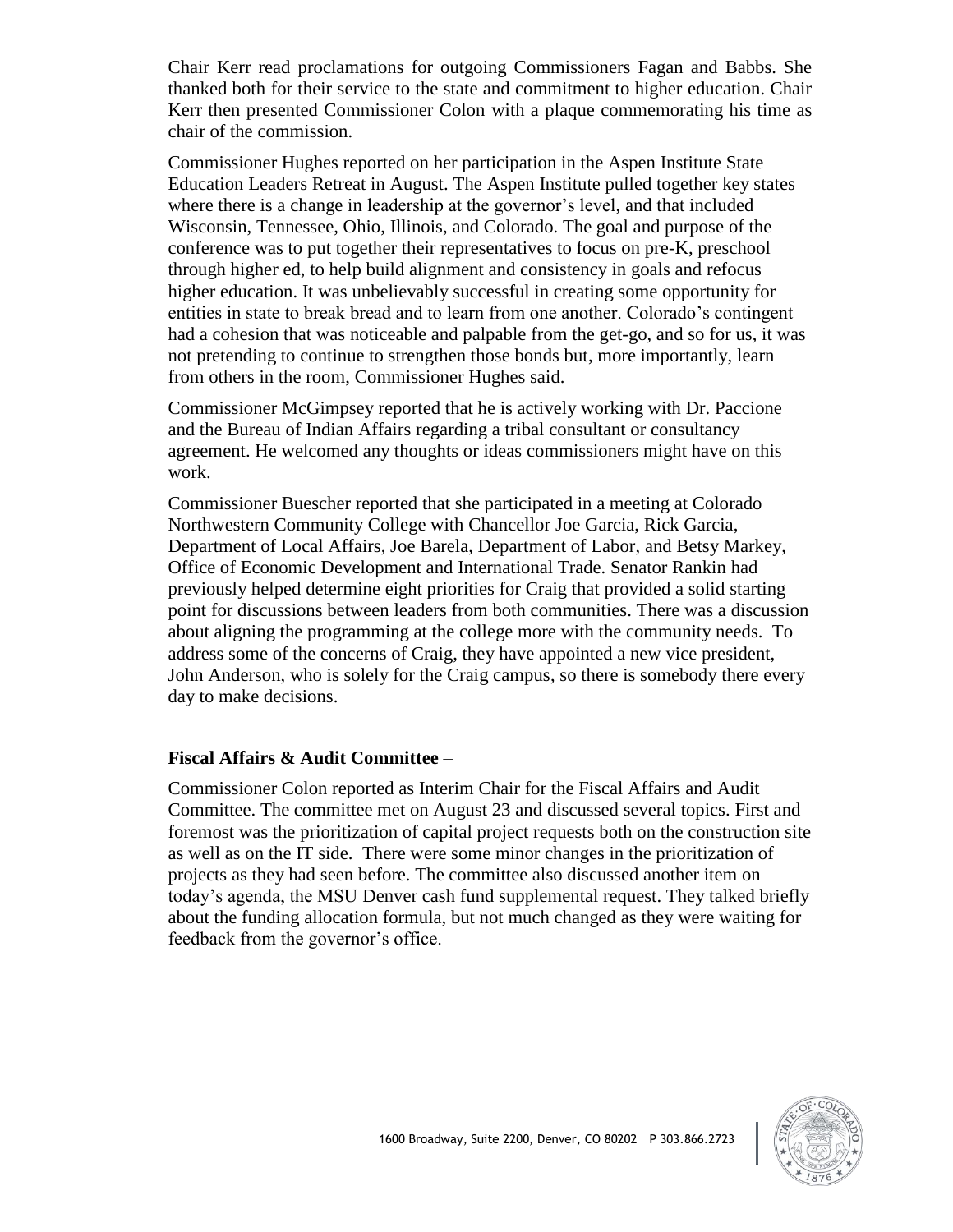### **Student Success & Academic Affairs Committee** –.

Carl Einhaus, Senior Director of Student Success & Academic Affairs, reported on today's meeting of that committee. Due to the absence of the chair, Commissioner Gannett, the meeting was unofficial. They discussed a few agenda items that are on the meeting agenda today including the admissions policy, proposed changes, and other topics.

## **Advisor Reports-**

Advisor Dr. Wayne Artis reported on an agreement between Harrison District 2 in Colorado Springs and Pikes Peak Community College. The agreement is a sort of guaranteed admission with all expenses paid and wraparound support services for graduates of Harrison District 2 beginning in the fall of 2020.

Advisor Cavanaugh reported that Colorado College had launched a new scholarship program called the Colorado Pledge. This scholarship program is going to put expensive private institution much more within reach of Coloradoans who are middle income and even high income.

Advisor Johnson met with the Student Advisory Board last month. They have chosen to work on changing student loan deferrals to extend from six months to one year. They are hoping to get sponsorship from senators here in Colorado. The group will be meeting at CDHE this month, and commissioners were invited to attend.

## **E. Executive Director Report**

Executive Director Paccione reported on her participation in a memorandum signing at UNC between the university and Aims Community College. The agreement allows for a smoother or faster transition between those two institutions for students who want to get their associate degree at Aims, and they go right into UNC with no application fee. She mentioned that there is a lot of crossover, and this could be a really good model for the state to do this with many of the institutions, the four-year institutions which are located very close to one of the community colleges. She reported on her attendance at the SHEEO Higher Education Directors Conference and the SHEEO Policy Conference. She noted that many of the breakout sessions at these convenings referenced things that we are already doing here in Colorado, especially the transfer agreements. She said we are right on track and leading the way with many of the issues. Dr. Paccione attended a COSI Conference (Colorado Opportunity Scholarship Initiative) at Western State University. COSI has been extremely successful in putting money right in the hands of students and also providing wraparound services necessary for students to succeed. She invited commissioners to attend meetings of the Interim Committee on Higher Education. The department has some convenings planned that will look at the social determinants of student success. Food security, housing security, and mental health will be addressed. Commissioners are also encouraged to attend these convenings. She reported on a site visit to

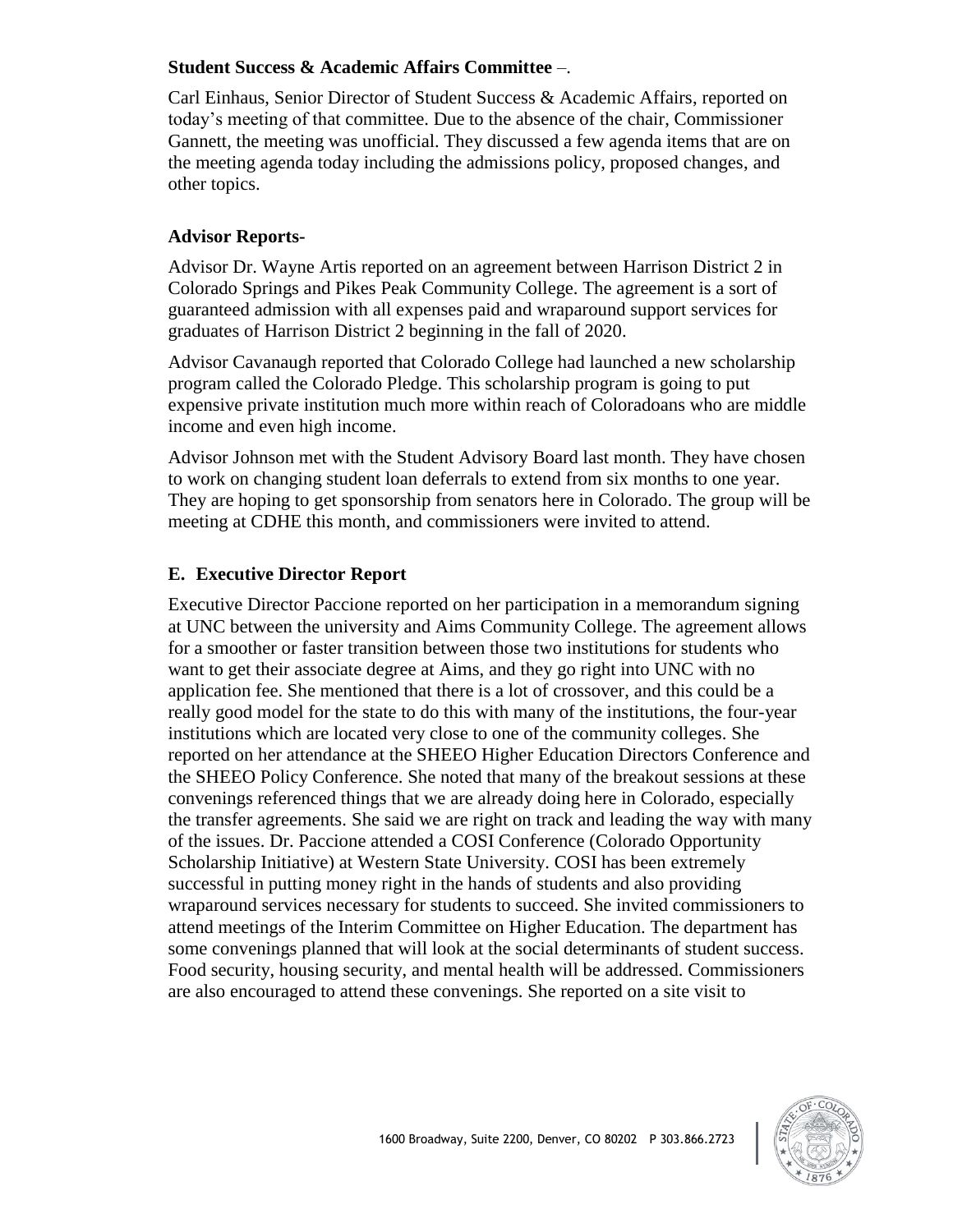Colorado Mesa University and an upcoming visit to Adams State College. Again, commissioners are welcome to participate.

### **Public Comment-**

Matt Gianneschi, Colorado Mountain College Chief Operating Officer, addressed the commission. He congratulated Commissioner Hughes on being appointed to the commission as a representative from the central mountains. Mr. Gianneschi wanted to raise the commission's attention as they consider the items that are on the table on today's agenda. CMC, like many of the rural institutions in the State of Colorado, has 11 campuses in rural locations in Colorado, all western slope communities, mostly resort towns.

Regarding service areas: CMC as a local district college has a unique authority that's found in state law. It's been there for more than 50 years that allows an adjacent school district to elect to join an existing local college district. On August 13, a resolution was passed to put a question on the ballot. Mr. Gianneschi encouraged commissioners to move this up to action, if possible. The issue can wait but does need to be resolved before the election at some point, or else we will find ourselves in violation of state law.

The second issue is a note for the commissioners about agenda item IV B. This is around the baccalaureate programs both for the community colleges and for the local district colleges. This proposed rule does include language that requires that any proposed programs go through a full review with the state's Academic Council. He asked that if there are concerns with degree programs, that they get raised with the Commission rather than through staff at other institutions who may not know the context. Mr. Gianneschi invited the commission to any of the CMC campuses for their next convening or retreat.

Mr. George Walker spoke to the commission about the 1619 report on how slavery still affects higher education. Mr. James Brody, a CU alumnus, reported on a letter he wrote to President Kennedy at CU regarding concerns about the one percent enrollment of African Americans. He pointed out that this enrollment percentage has been relatively unchanged for 40 years. Mr. Brody pointed out that his concern is that something is done about this disparity. He said that it is unacceptable that in 2019 there are issues that should have been resolved 40 or 50 years ago.

# **II. CONSENT ITEMS**

- **A.** Proposed revisions to CCHE Policy Section I, Part F: Admissions Standards Policy – *Carl Einhaus*
- **B.** Recommendation of Approval of Reauthorization of Educator Preparation Unit at Adams State University - *Dr. Brittany Lane*
- **C.** Degree Authorization Act: Regis University Recommendation of Approval for Renewal of Authorization – *Heather DeLange*

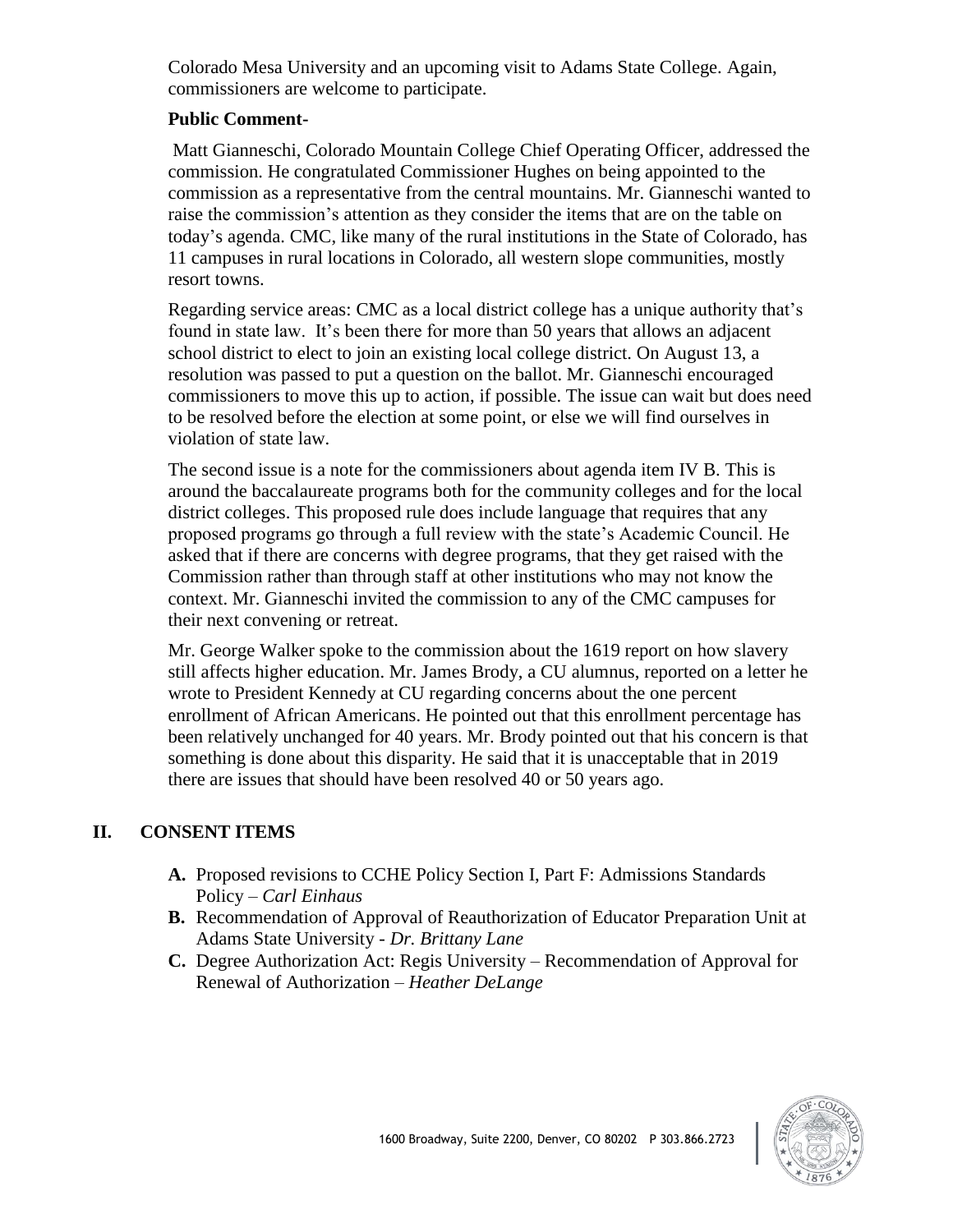- **D.** Degree Authorization Act: Southwest Acupuncture College Recommendation of Approval for Renewal of Authorization – *Heather DeLange*
- **E.** Degree Authorization Act: Camp Gunnison Recommendation of Approval for Renewal of Authorization as a Religious Training Institution/Seminary - *Heather DeLange*
- **F.** Degree Authorization Act: Yeshiva Torah Institute Recommendation of Approval for Renewal of Authorization as a Religious Training Institution/Seminary – *Heather DeLange*
- **G.** Degree Authorization Act: Reformed University and Seminary Recommendation for Authorization of International as a Religious Training Institution/Seminary – *Heather DeLange* Recommendation of Approval of Two-Year Cash Funded Capital Program List Amendment - Colorado State University – Fort Collins –*Lauren Gilliland*

Commissioner Buescher moved to approve consent items A through G. The motion was seconded by Commissioner Hughes and passed unanimously.

# **III. ACTION ITEMS**

**A.** Recommendation of Approval of Fiscal Year 2020-21 New and Continuing State-Funded Capital Projects and Priority List – *Lauren Gilliland*

Staff discussed the annual capital prioritization process. Staff presented the FY 2020-21 Capital Construction and Renewal prioritized list, and the FY 2020-21 Capital IT prioritized list approved by the Fiscal Affairs and Audit Committee. Staff also presented an alternative Capital IT list that corrected for a mistake Community College of Denver (CCD) made during the appeal period. Advisor Baca brought up concerns about institutions changing cash contributions during the appeal period. Commissioners agreed to discuss this at a later time. Commissioner McGimpsey moved to approve, and Commissioner Colon seconded the motion. Commissioners voted unanimously to approve the FY 2020- 21 Capital Construction and Renewal prioritized list to be forwarded to the Capital Development Committee and Office of State Planning and Budgeting. Commissioner McGimpsey moved to approve the revision, seconded by Commissioner Tucker. Commissioners voted unanimously to approve the FY 2020-21 Capital IT prioritized list to be forwarded to the Joint Technology Committee and Office of State Planning and Budgeting contingent on all institutions impacted by CCD's correction approving the change.

**B.** Recommendation of Approval of Regular Cash Supplemental for Colorado School of Mines' Subsurface Frontiers Building Project – *Lauren Gilliland*

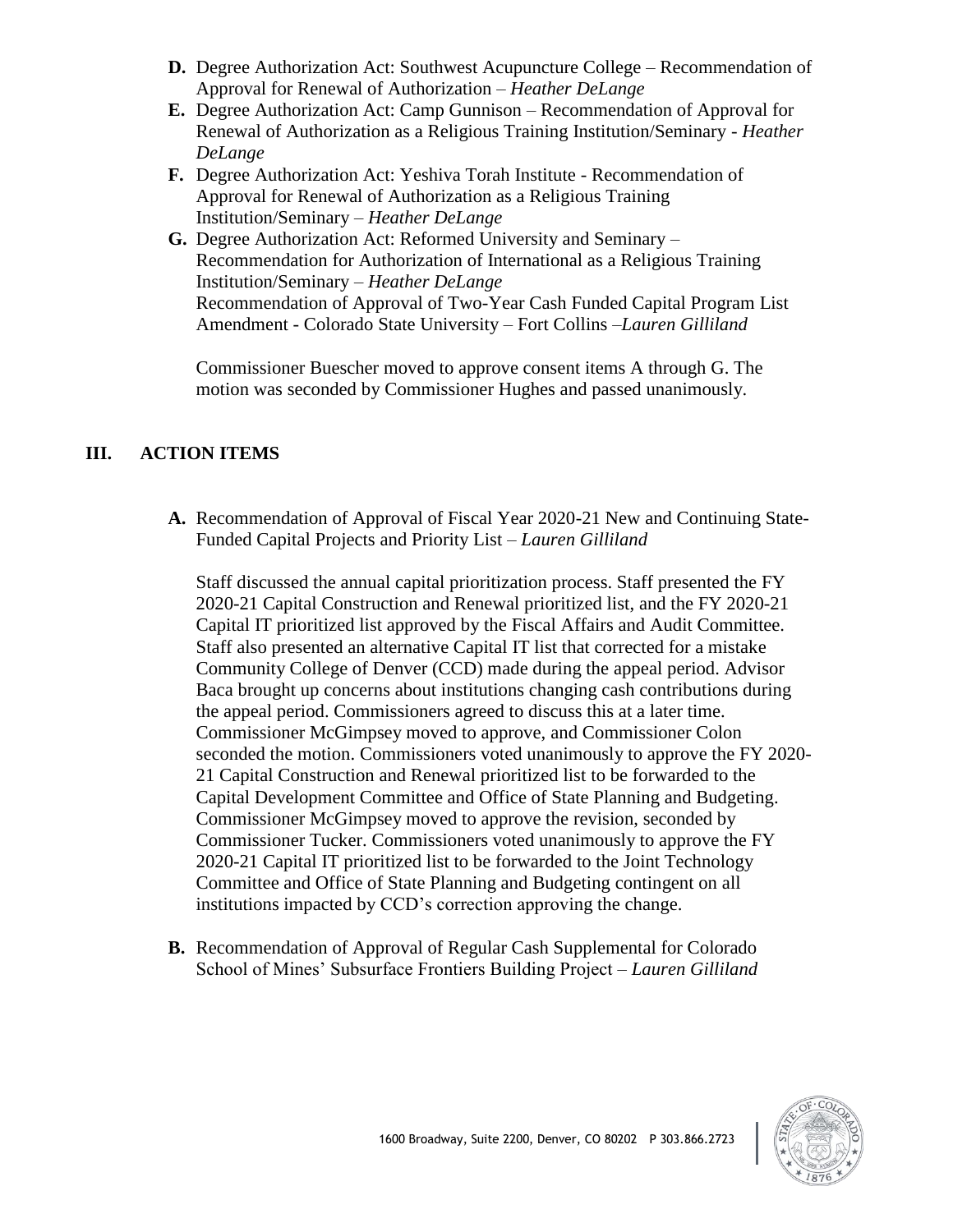Staff explained the purpose of supplementals and described the supplemental at hand. Staff also provided an overview of the City of Golden's initial concerns with the project, and the resolution that has occurred since. Commissioner McGimpsey moved to approve, Commissioner Buescher seconded. Commissioners unanimously approved the supplemental. Approval will be communicated to the Office of State Planning and Budgeting and the Capital Development Committee.

**C.** Proposed Revisions to CCHE Policy Section X Part X: Clarification of the Definition of "Ownership Change" – *Emily Burns and Jacquelynn Rich Fredricks*

Emily Burns and Jacquelynn Rich Fredricks led a discussion of scenarios in which questions of whether ownership change had occurred or not may arise. Commissioners responded by adopting a broad definition of "ownership change" which aligns with both the federal Department of Education and Higher Learning Commission's definition of ownership change. Commissioner McGimpsey moved to approve, Commissioner Buescher seconded. The motion passed by unanimous vote.

#### **IV. Discussion Items**

- **A.** DELAYED Degree Authorization Act: Recommendation of Provisional Authorization for Calvary University – *Heather DeLange*
- **B.** Proposed Revisions to CCHE Policy I, Part V: Creation of Academic Programs Process for Review and Approval of Select Baccalaureate Degree Programs at Colorado Community College System Institutions and Local District Colleges – *Dr. Chris Rasmussen*

Dr. Rasmussen introduced proposed changes to the policy, which were designed to provide a more detailed, transparent, step-by-step process to guide community colleges and local district colleges proposing new baccalaureate degree programs, and to ensure that four-year institutions have adequate time to review and provide feedback on program proposals. Dr. Rasmussen also indicated it was necessary to revise the policy in response to a statutory change that will allow Colorado Mountain College to offer a "limited number" of baccalaureate degree programs.

Dr. Rasmussen and Dr. Kim Poast indicated that concerns had been raised about the role of the Academic Council in the program proposal review process, with the sentiment that the proposed policy changes give the Academic Council decision making authority that is beyond the scope of its role as a consultative body for the Department. Drs. Rasmussen and Poast shared that the reference in the policy to "consensus" was designed to call out the consultative role of the Academic Council as the primary stakeholder group on a wide range of academic policy matters. They indicated that they would revise the language in response to concerns, and ensure that the review process for programs proposed by CMC

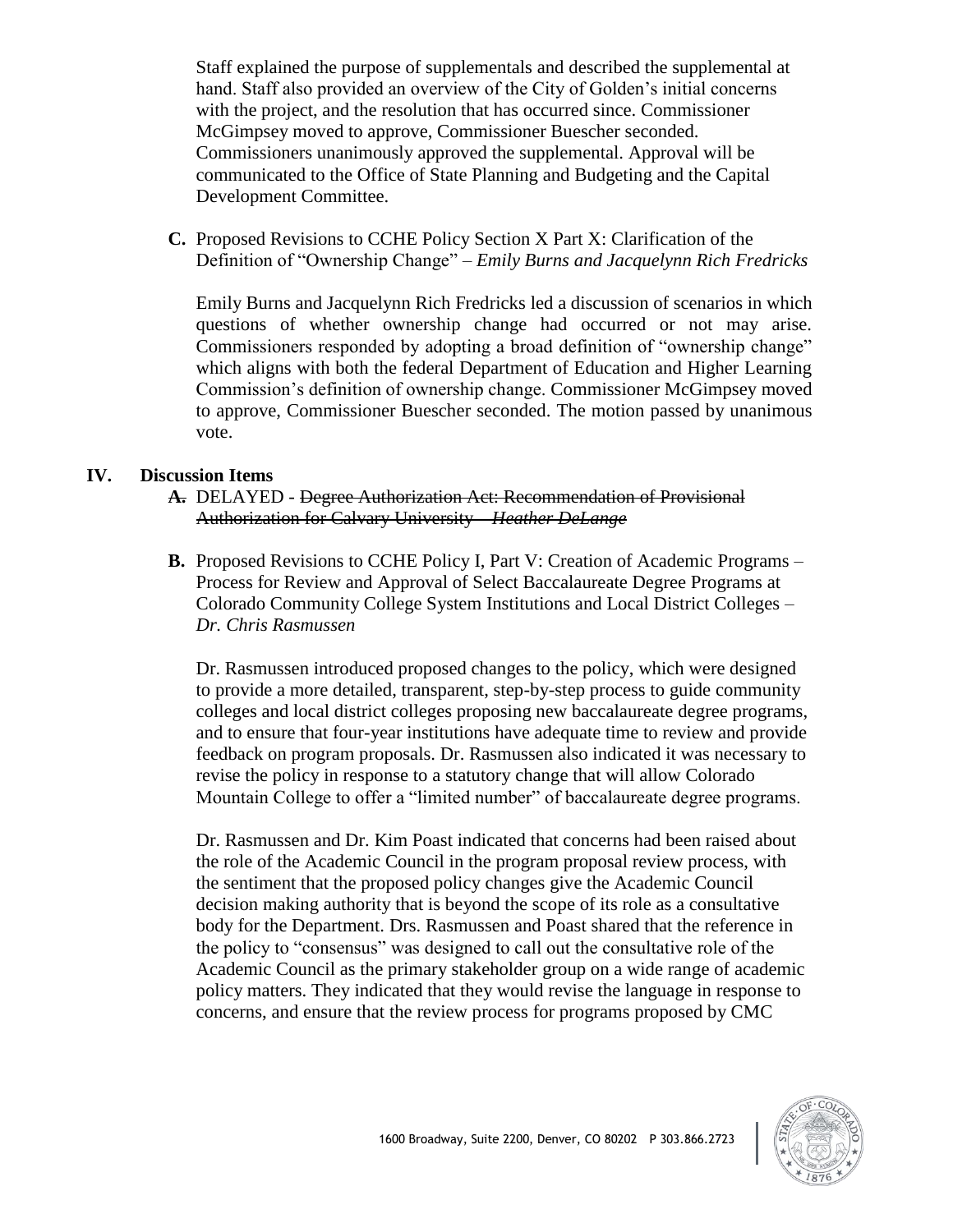aligns with the different statutory provisions that govern local district colleges (compared to institutions in the Colorado Community College System).

- **C.** Fiscal Year 2020-21 Student Budget Parameters *Emily Burns and Emma Fedorchuk-* Delayed
- **D.** Departmental Response to Legislative Request for Information regarding Commission Authority on State Financial Aid, *Emily Burns*

Staff led a discussion of the legislative request for information that was received by the Department and outlined the existing statute as well as examples of CCHE authority granted by statute shaping policy and allocations. Staff recommended that no changes be made to the statute at this time, the Commission voted in unanimous agreement with staff recommendation.

**E.** Funding Allocation Formula Revision to be included in November 1 Budget Request, *Jason Schrock, Emily Burns, and Emma Fedorchuk*

Staff led a discussion of the funding formula review process as well as an update on the current iteration of the formula. Staff indicated that they believed the new formula meets the goals for the revisions process. The latest iteration incorporates a metric for awarding funding for GT Pathways concurrent enrollment and dual enrollment credits hours as well as awards funding based on high and/or improving graduation rates.

Staff fielded questions from Commissioners regarding how various credit hours and degree completions are counted in the model, such as the treatment of transfer credits and degree program partnerships involving two institutions. Commissioners also indicated they would like to learn the feedback from institutions on the revised formula as well as the Governor's office. Commissioners also questioned how a decrease in state funding would be handled as the formula is not designed to allocate funding decreases. Staff closed by noting that the Department hopes to have a final formula to present to the commission at the October 24 meeting. If approved, the formula could then be incorporated into the November 1 Governor's budget request to the legislature.

**F.** Proposed Revisions to CCHE Policy I, Part N: Service Area Policy – Inclusion of All Portions of Salida School District into the Service Area of Colorado Mountain College – *Dr. Kim Poast and Dr. Chris Rasmussen*

Dr. Rasmussen introduced a recommended minor change to the service area description for Colorado Mountain College (CMC) in advance of a November referendum in the Salida school district for annexation into the CMC taxing district. The change would move a small portion of the Salida school district located in Fremont County from the service area of Pueblo Community College